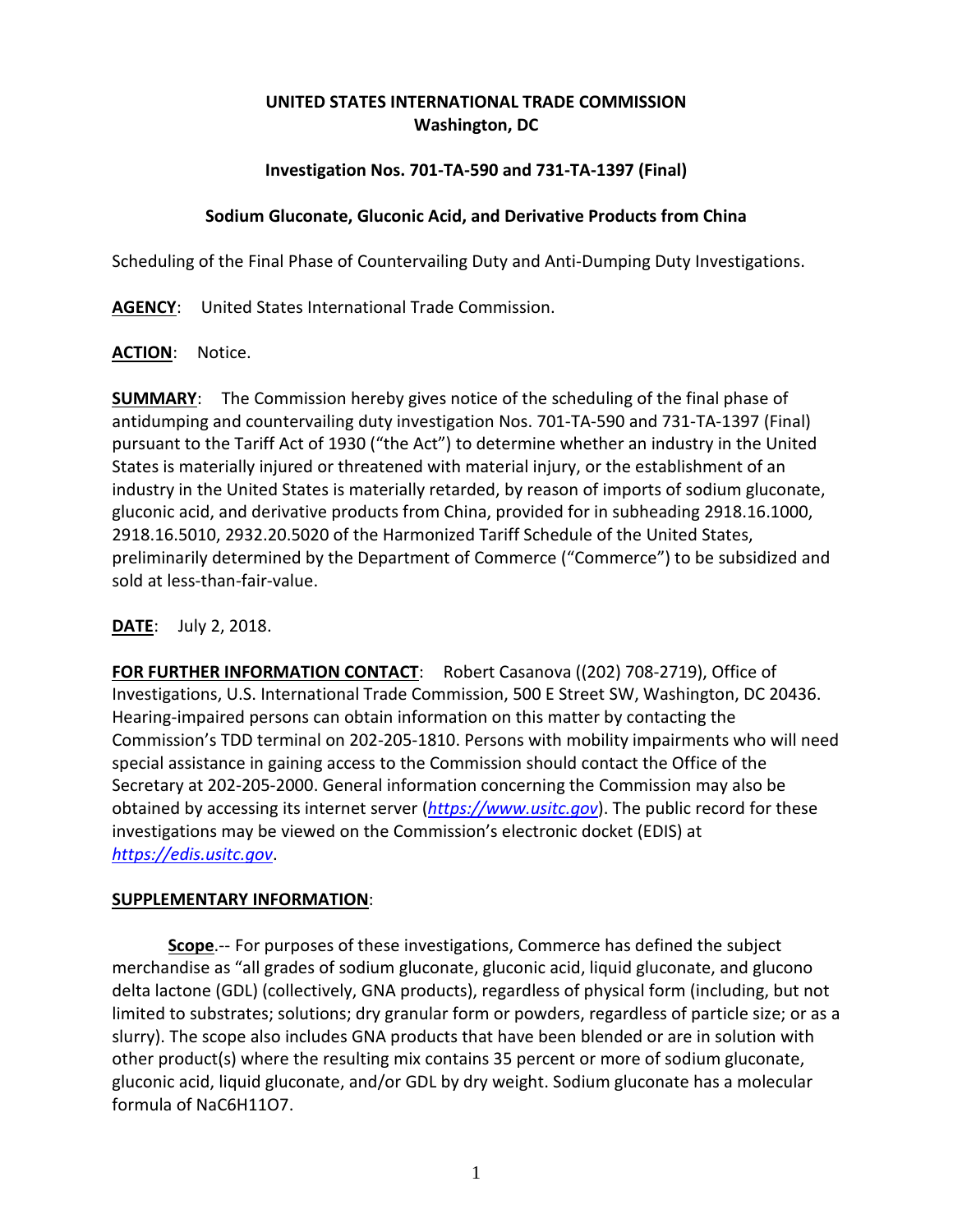Sodium gluconate has a Chemical Abstract Service (CAS) registry number of 527–07–1, and can also be called ''sodium salt of gluconic acid'' and/or sodium 2, 3, 4, 5, 6 pentahydroxyhexanoate. Gluconic acid has a molecular formula of C6H12O7. Gluconic acid has a CAS registry number of 526–95–4, and can also be called 2, 3, 4, 5, 6 pentahydroxycaproic acid. Liquid gluconate is a blend consisting only of gluconic acid and sodium gluconate in an aqueous solution. Liquid gluconate has CAS registry numbers of 527–07–1, 526–95–4, and 7732–18–5, and can also be called 2, 3, 4, 5, 6-pentahydroxycaproic acid hexanoate. GDL has a molecular formula of C6H10O6. GDL has a CAS registry number of 90–80–2, and can also be called d-glucono-1, 5-lactone.

The merchandise covered by the scope of this investigation is currently classified in the Harmonized Tariff Schedule of the United States (HTSUS) under subheadings 2918.16.1000, 2918.16.5010, and 2932.20.5020. Merchandise covered by the scope may also enter under HTSUS subheadings 2918.16.5050, 3824.99.2890, and 3824.99.9295. Although the HTSUS subheadings and CAS registry numbers are provided for convenience and customs purposes, the written description of the merchandise is dispositive."

**Background**.--The final phase of these investigations is being scheduled pursuant to sections 705(b) and 731(b) of the Tariff Act of 1930 (19 U.S.C. 1671d(b) and 1673d(b)), as a result of affirmative preliminary determinations by the Commerce that certain benefits which constitute subsidies within the meaning of section 703 of the Act (19 U.S.C. 1671b) are being provided to manufacturers, producers, or exporters in China of sodium gluconate, gluconic acid, and derivative products, and that such products are being sold in the United States at less than fair value within the meaning of section 733 of the Act (19 U.S.C. 1673b). The investigations were requested in petitions filed on November 30, 2018, by PMP Fermentation Products, Inc., Peoria, Illinois.

For further information concerning the conduct of this phase of the investigations, hearing procedures, and rules of general application, consult the Commission's Rules of Practice and Procedure, part 201, subparts A and B (19 CFR part 201), and part 207, subparts A and C (19 CFR part 207).

**Participation in the investigations and public service list**.--Persons, including industrial users of the subject merchandise and, if the merchandise is sold at the retail level, representative consumer organizations, wishing to participate in the final phase of these investigations as parties must file an entry of appearance with the Secretary to the Commission, as provided in section 201.11 of the Commission's rules, no later than 21 days prior to the hearing date specified in this notice. A party that filed a notice of appearance during the preliminary phase of the investigations need not file an additional notice of appearance during this final phase. The Secretary will maintain a public service list containing the names and addresses of all persons, or their representatives, who are parties to the investigations.

**Limited disclosure of business proprietary information (BPI) under an administrative protective order (APO) and BPI service list**.--Pursuant to section 207.7(a) of the Commission's rules, the Secretary will make BPI gathered in the final phase of these investigations available to authorized applicants under the APO issued in the investigations, provided that the application is made no later than 21 days prior to the hearing date specified in this notice. Authorized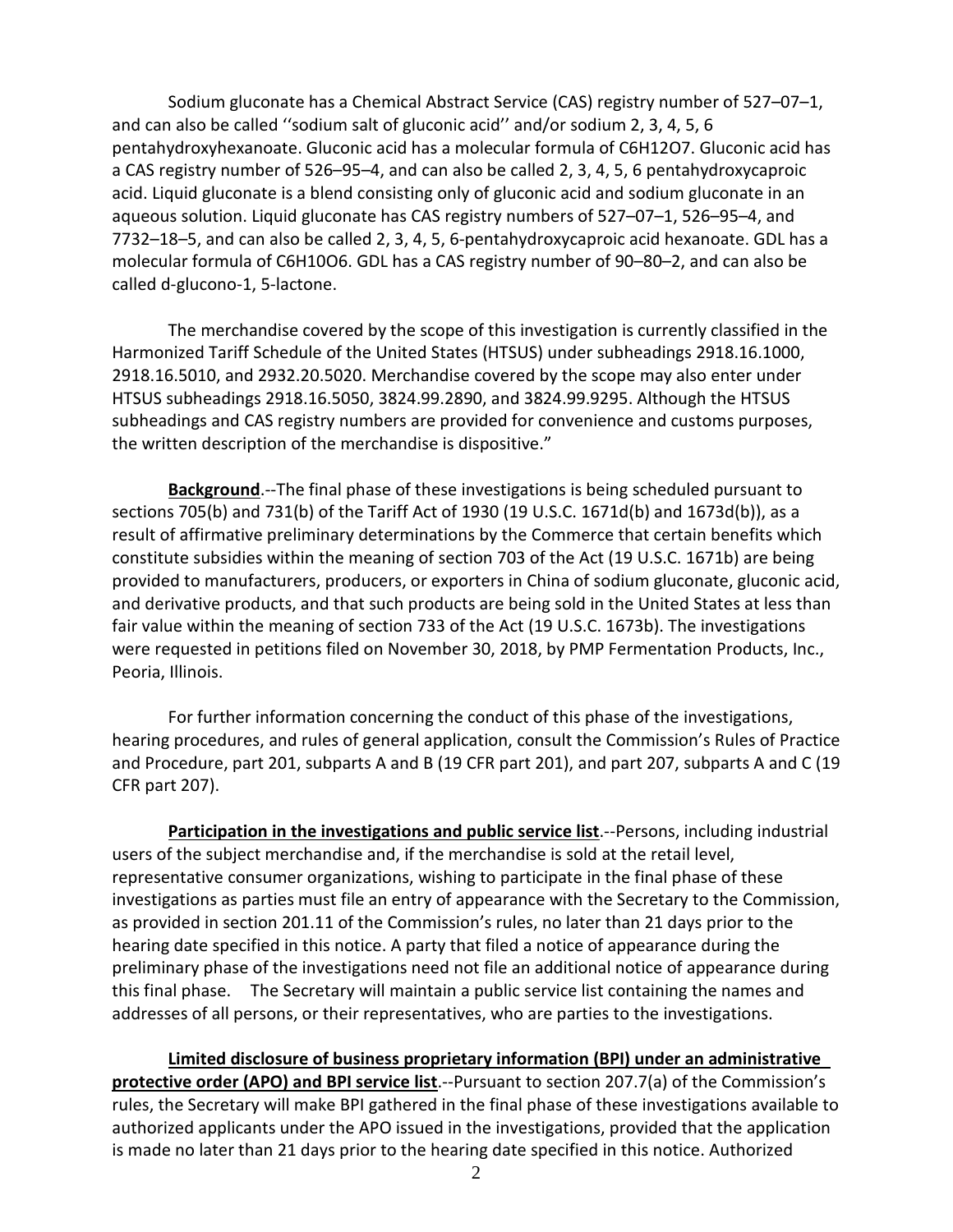applicants must represent interested parties, as defined by 19 U.S.C. 1677(9), who are parties to the investigations. A party granted access to BPI in the preliminary phase of the investigations need not reapply for such access. A separate service list will be maintained by the Secretary for those parties authorized to receive BPI under the APO.

**Staff report**.--The prehearing staff report in the final phase of these investigations will be placed in the nonpublic record on September 5, 2018, and a public version will be issued thereafter, pursuant to section 207.22 of the Commission's rules.

**Hearing**.--The Commission will hold a hearing in connection with the final phase of these investigations beginning at 9:30 a.m. on Tuesday, September 18, 2018, at the U.S. International Trade Commission Building. Requests to appear at the hearing should be filed in writing with the Secretary to the Commission on or before September 13, 2018. A nonparty who has testimony that may aid the Commission's deliberations may request permission to present a short statement at the hearing. All parties and nonparties desiring to appear at the hearing and make oral presentations should participate in a prehearing conference to be held on September 14, 2018, at the U.S. International Trade Commission Building, if deemed necessary. Oral testimony and written materials to be submitted at the public hearing are governed by sections 201.6(b)(2), 201.13(f), and 207.24 of the Commission's rules. Parties must submit any request to present a portion of their hearing testimony **in camera** no later than 7 business days prior to the date of the hearing.

**Written submissions**.--Each party who is an interested party shall submit a prehearing brief to the Commission. Prehearing briefs must conform with the provisions of section 207.23 of the Commission's rules; the deadline for filing is September 12, 2018. Parties may also file written testimony in connection with their presentation at the hearing, as provided in section 207.24 of the Commission's rules, and posthearing briefs, which must conform with the provisions of section 207.25 of the Commission's rules. The deadline for filing posthearing+ briefs is September 25, 2018. In addition, any person who has not entered an appearance as a party to the investigations may submit a written statement of information pertinent to the subject of the investigations, including statements of support or opposition to the petition, on or before September 25, 2018. On October 10, 2018, the Commission will make available to parties all information on which they have not had an opportunity to comment. Parties may submit final comments on this information on or before October 12, 2018, but such final comments must not contain new factual information and must otherwise comply with section 207.30 of the Commission's rules. All written submissions must conform with the provisions of section 201.8 of the Commission's rules; any submissions that contain BPI must also conform with the requirements of sections 201.6, 207.3, and 207.7 of the Commission's rules. The Commission's *Handbook on E-Filing*, available on the Commission's website at *[https://edis.usitc.gov](https://edis.usitc.gov/)*, elaborates upon the Commission's rules with respect to electronic filing.

Additional written submissions to the Commission, including requests pursuant to section 201.12 of the Commission's rules, shall not be accepted unless good cause is shown for accepting such submissions, or unless the submission is pursuant to a specific request by a Commissioner or Commission staff.